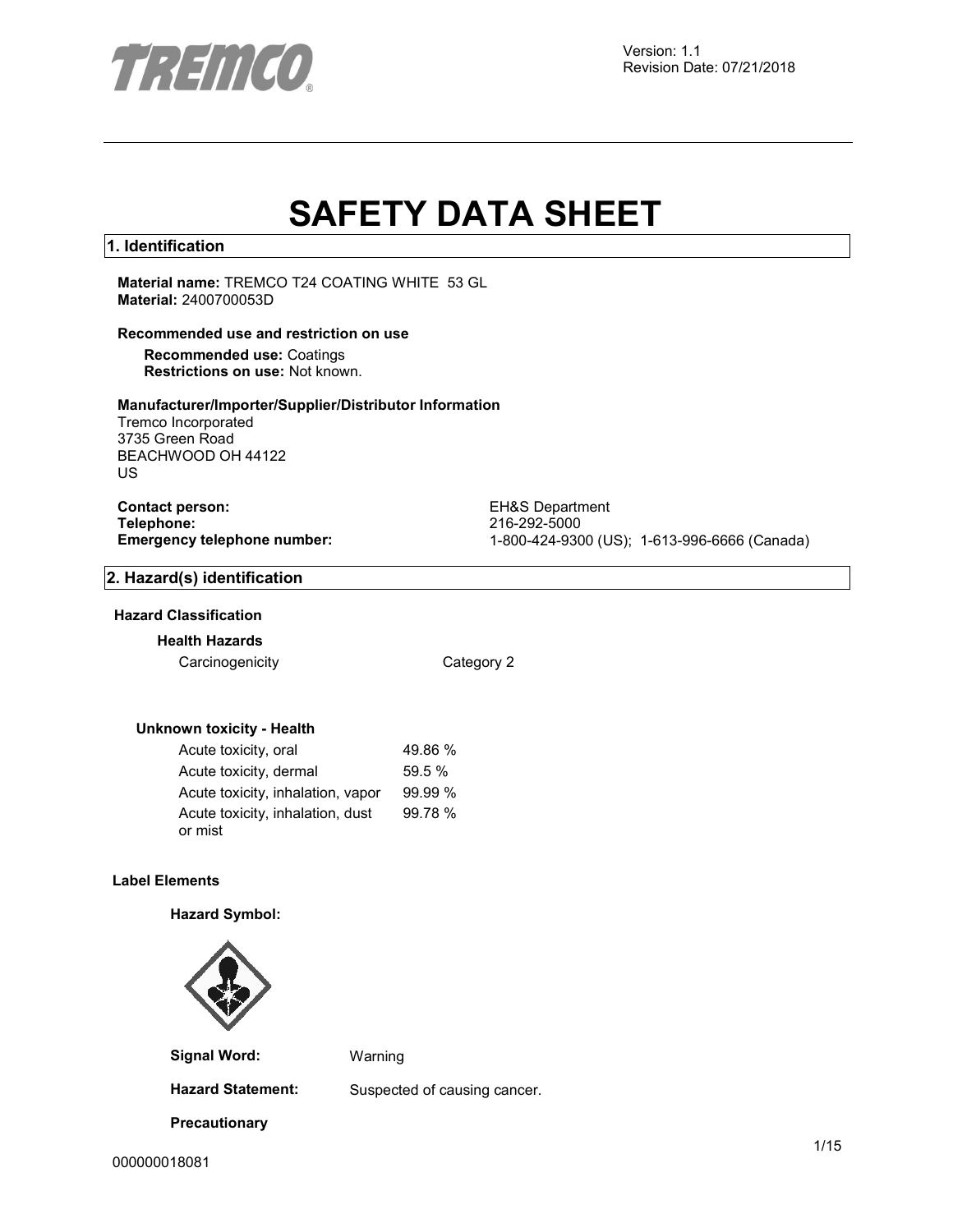

| <b>Statements</b>                             |                                                                                                                                                                                            |
|-----------------------------------------------|--------------------------------------------------------------------------------------------------------------------------------------------------------------------------------------------|
| <b>Prevention:</b>                            | Obtain special instructions before use. Do not handle until all safety<br>precautions have been read and understood. Use personal protective<br>equipment as required.                     |
| Response:                                     | IF exposed or concerned: Get medical advice/attention.                                                                                                                                     |
| Storage:                                      | Store locked up.                                                                                                                                                                           |
| Disposal:                                     | Dispose of contents/container to an appropriate treatment and disposal<br>facility in accordance with applicable laws and regulations, and product<br>characteristics at time of disposal. |
| Hazard(s) not otherwise<br>classified (HNOC): | None.                                                                                                                                                                                      |

### **3. Composition/information on ingredients**

### **Mixtures**

| <b>Chemical Identity</b>                    | <b>CAS number</b> | Content in percent (%)* |
|---------------------------------------------|-------------------|-------------------------|
| Titanium dioxide                            | 13463-67-7        | 7 - 13%                 |
| Zinc oxide                                  | 1314-13-2         | $3 - 7%$                |
| Isobutyric acid polymer                     | 25265-77-4        | $1 - 5%$                |
| Aluminum oxide                              | 1344-28-1         | $0.1 - 1\%$             |
| Dipropylene glycol methyl<br>ether          | 34590-94-8        | $0.1 - 1\%$             |
| Glycerine                                   | $56 - 81 - 5$     | $0.1 - 1\%$             |
| n-(3,4-dichlorophenyl)-n,n-<br>dimethylurea | 330-54-1          | $0.1 - 1\%$             |

\* All concentrations are percent by weight unless ingredient is a gas. Gas concentrations are in percent by volume.

### **4. First-aid measures**

| Ingestion:                                         | Rinse mouth thoroughly.                                                                      |  |
|----------------------------------------------------|----------------------------------------------------------------------------------------------|--|
| Inhalation:                                        | Move to fresh air.                                                                           |  |
| <b>Skin Contact:</b>                               | Remove contaminated clothing and wash the skin thoroughly with soap and<br>water after work. |  |
| Eye contact:                                       | Rinse immediately with plenty of water.                                                      |  |
| Most important symptoms/effects, acute and delayed |                                                                                              |  |
| Symptoms:                                          | May cause skin and eye irritation.                                                           |  |

### **Indication of immediate medical attention and special treatment needed**

| Treatment: | Symptoms may be delayed. |
|------------|--------------------------|
|------------|--------------------------|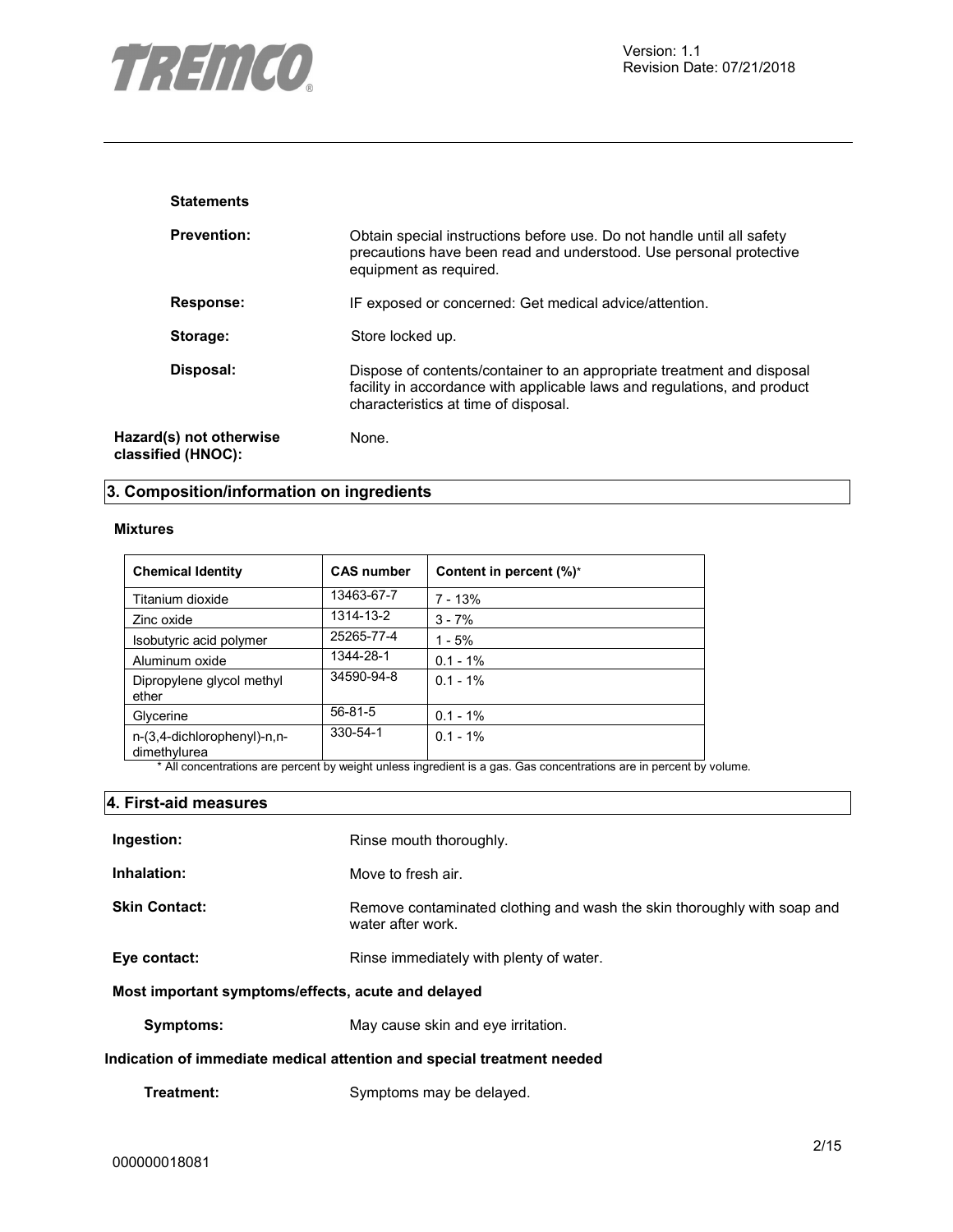

### **5. Fire-fighting measures**

| <b>General Fire Hazards:</b> | No unusual fire or explosion hazards noted. |
|------------------------------|---------------------------------------------|
|                              |                                             |

### **Suitable (and unsuitable) extinguishing media**

| Suitable extinguishing<br>media:                              | Use fire-extinguishing media appropriate for surrounding materials.                              |  |
|---------------------------------------------------------------|--------------------------------------------------------------------------------------------------|--|
| Unsuitable extinguishing<br>media:                            | Do not use water jet as an extinguisher, as this will spread the fire.                           |  |
| Specific hazards arising from<br>the chemical:                | During fire, gases hazardous to health may be formed.                                            |  |
| Special protective equipment and precautions for firefighters |                                                                                                  |  |
| <b>Special fire fighting</b><br>procedures:                   | No data available.                                                                               |  |
| Special protective equipment<br>for fire-fighters:            | Self-contained breathing apparatus and full protective clothing must be<br>worn in case of fire. |  |

### **6. Accidental release measures**

| Personal precautions,<br>protective equipment and<br>emergency procedures: | No data available.                                                                                                                                                                                      |
|----------------------------------------------------------------------------|---------------------------------------------------------------------------------------------------------------------------------------------------------------------------------------------------------|
| <b>Methods and material for</b><br>containment and cleaning<br>up:         | Dam and absorb spillages with sand, earth or other non-combustible<br>material. Collect spillage in containers, seal securely and deliver for<br>disposal according to local regulations.               |
| <b>Notification Procedures:</b>                                            | In the event of a spill or accidental release, notify relevant authorities in<br>accordance with all applicable regulations.                                                                            |
| <b>Environmental Precautions:</b>                                          | Avoid release to the environment. Prevent further leakage or spillage if safe<br>to do so. Do not contaminate water sources or sewer. Environmental<br>manager must be informed of all major spillages. |
| 7. Handling and storage                                                    |                                                                                                                                                                                                         |
|                                                                            |                                                                                                                                                                                                         |

### **Precautions for safe handling:** Do not handle until all safety precautions have been read and understood. Obtain special instructions before use. Use personal protective equipment as required. Provide adequate ventilation. Wear appropriate personal protective equipment. Observe good industrial hygiene practices.

#### **Conditions for safe storage, including any**  Store locked up.

**incompatibilities:**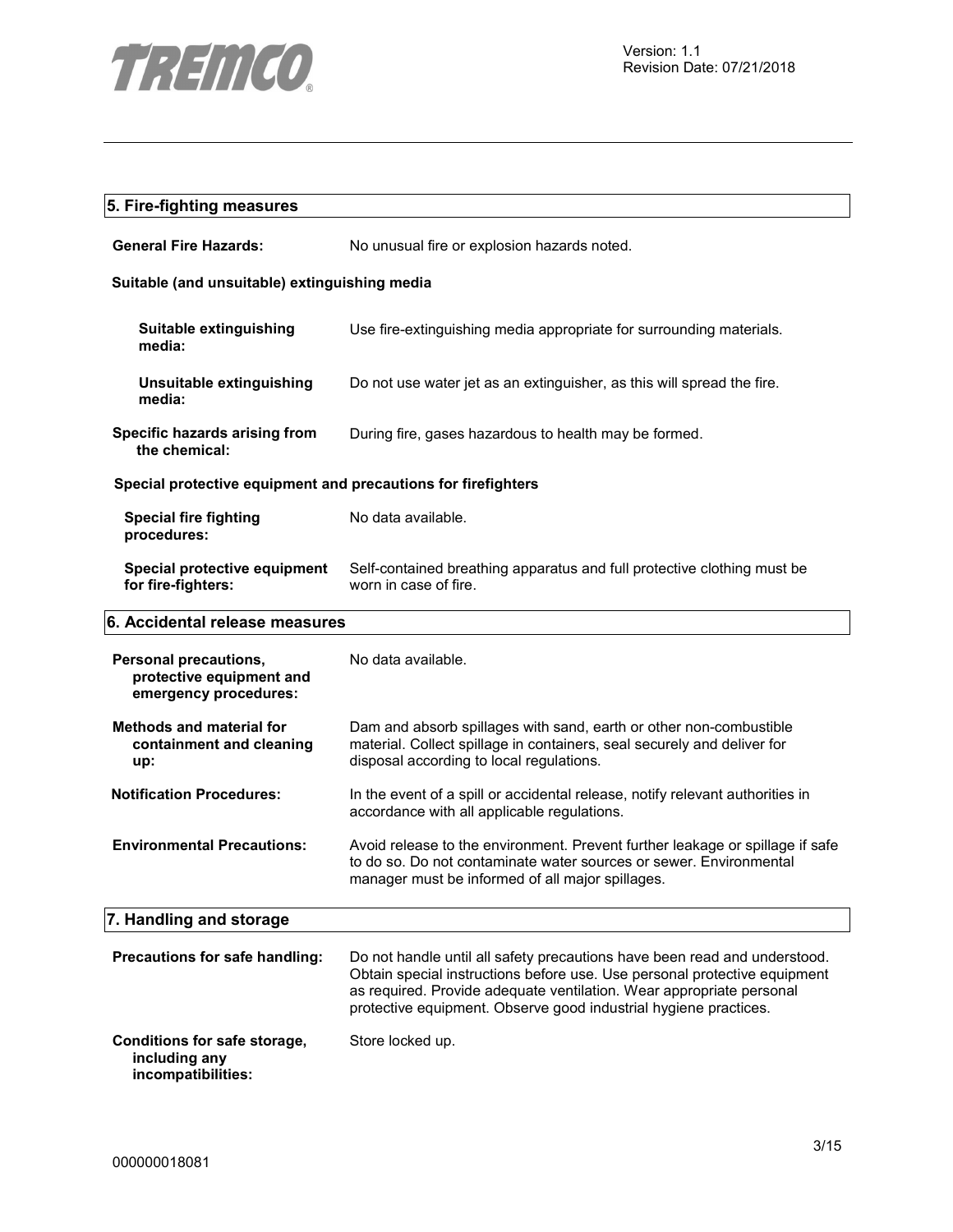

### **8. Exposure controls/personal protection**

### **Control Parameters**

### **Occupational Exposure Limits**

| <b>Chemical Identity</b>                    | <b>Type</b> | <b>Exposure Limit Values</b> |                                | <b>Source</b>                                                                  |
|---------------------------------------------|-------------|------------------------------|--------------------------------|--------------------------------------------------------------------------------|
| Titanium dioxide                            | <b>TWA</b>  |                              | $10 \text{ mg/m}$              | US. ACGIH Threshold Limit Values (2011)                                        |
| Titanium dioxide - Total dust.              | PEL         |                              | 15 mg/m3                       | US. OSHA Table Z-1 Limits for Air<br>Contaminants (29 CFR 1910.1000) (02 2006) |
| Titanium dioxide - Respirable               | <b>TWA</b>  |                              | 15 millions of                 | US. OSHA Table Z-3 (29 CFR 1910.1000) (03                                      |
| fraction.                                   |             |                              | particles per                  | 2016)                                                                          |
|                                             |             |                              | cubic foot of<br>air           |                                                                                |
| Titanium dioxide - Total dust.              | <b>TWA</b>  |                              | $15 \text{ mg/m}$              | US. OSHA Table Z-3 (29 CFR 1910.1000) (03<br>2016)                             |
| Titanium dioxide - Respirable<br>fraction.  | <b>TWA</b>  |                              | $5$ mg/m $3$                   | US. OSHA Table Z-3 (29 CFR 1910.1000) (03<br>2016)                             |
| Titanium dioxide - Total dust.              | <b>TWA</b>  |                              | 50 millions of                 | US. OSHA Table Z-3 (29 CFR 1910.1000) (03                                      |
|                                             |             |                              | particles per                  | 2016)                                                                          |
|                                             |             |                              | cubic foot of<br>air           |                                                                                |
| Zinc oxide - Respirable<br>fraction.        | <b>TWA</b>  |                              | $2 \text{ mg/m}$               | US. ACGIH Threshold Limit Values (2011)                                        |
|                                             | <b>STEL</b> |                              | $10 \text{ mg/m}$              | US. ACGIH Threshold Limit Values (2011)                                        |
| Zinc oxide - Fume.                          | <b>PEL</b>  |                              | $5 \text{ mg/m}$               | US. OSHA Table Z-1 Limits for Air<br>Contaminants (29 CFR 1910.1000) (02 2006) |
| Zinc oxide - Total dust.                    | PEL         |                              | 15 mg/m3                       | US. OSHA Table Z-1 Limits for Air                                              |
|                                             |             |                              |                                | Contaminants (29 CFR 1910.1000) (02 2006)                                      |
| Zinc oxide - Respirable<br>fraction.        | PEL         |                              | $5$ mg/m $3$                   | US. OSHA Table Z-1 Limits for Air<br>Contaminants (29 CFR 1910.1000) (02 2006) |
| Aluminum oxide - Respirable<br>fraction.    | <b>TWA</b>  |                              | 1 $mg/m3$                      | US. ACGIH Threshold Limit Values (2011)                                        |
|                                             | PEL         |                              | $5$ mg/m $3$                   | US. OSHA Table Z-1 Limits for Air<br>Contaminants (29 CFR 1910.1000) (02 2006) |
| Aluminum oxide - Total dust.                | PEL         |                              | 15 mg/m3                       | US. OSHA Table Z-1 Limits for Air<br>Contaminants (29 CFR 1910.1000) (02 2006) |
|                                             | <b>TWA</b>  |                              | 50 millions of                 | US. OSHA Table Z-3 (29 CFR 1910.1000) (03                                      |
|                                             |             |                              | particles per                  | 2016)                                                                          |
|                                             |             |                              | cubic foot of                  |                                                                                |
|                                             |             |                              | air                            |                                                                                |
| Aluminum oxide - Respirable                 | <b>TWA</b>  |                              | 15 millions of                 | US. OSHA Table Z-3 (29 CFR 1910.1000) (03                                      |
| fraction.                                   |             |                              | particles per<br>cubic foot of | 2016)                                                                          |
|                                             |             |                              | air                            |                                                                                |
|                                             | <b>TWA</b>  |                              | $5 \text{ mg/m}$               | US. OSHA Table Z-3 (29 CFR 1910.1000) (03<br>2016)                             |
| Aluminum oxide - Total dust.                | <b>TWA</b>  |                              | 15 mg/m3                       | US. OSHA Table Z-3 (29 CFR 1910.1000) (03<br>2016)                             |
| Dipropylene glycol methyl<br>ether          | <b>TWA</b>  | $100$ ppm                    |                                | US. ACGIH Threshold Limit Values (2011)                                        |
|                                             | <b>STEL</b> | 150 ppm                      |                                | US. ACGIH Threshold Limit Values (2011)                                        |
|                                             | PEL         | 100 ppm                      | 600 mg/m3                      | US. OSHA Table Z-1 Limits for Air<br>Contaminants (29 CFR 1910.1000) (02 2006) |
| Glycerine - Total dust.                     | PEL         |                              | 15 mg/m3                       | US. OSHA Table Z-1 Limits for Air<br>Contaminants (29 CFR 1910.1000) (02 2006) |
| Glycerine - Respirable<br>fraction.         | PEL         |                              | $5$ mg/m $3$                   | US. OSHA Table Z-1 Limits for Air<br>Contaminants (29 CFR 1910.1000) (02 2006) |
| n-(3,4-dichlorophenyl)-n,n-<br>dimethylurea | <b>TWA</b>  |                              | 10 mg/m3                       | US. ACGIH Threshold Limit Values (2011)                                        |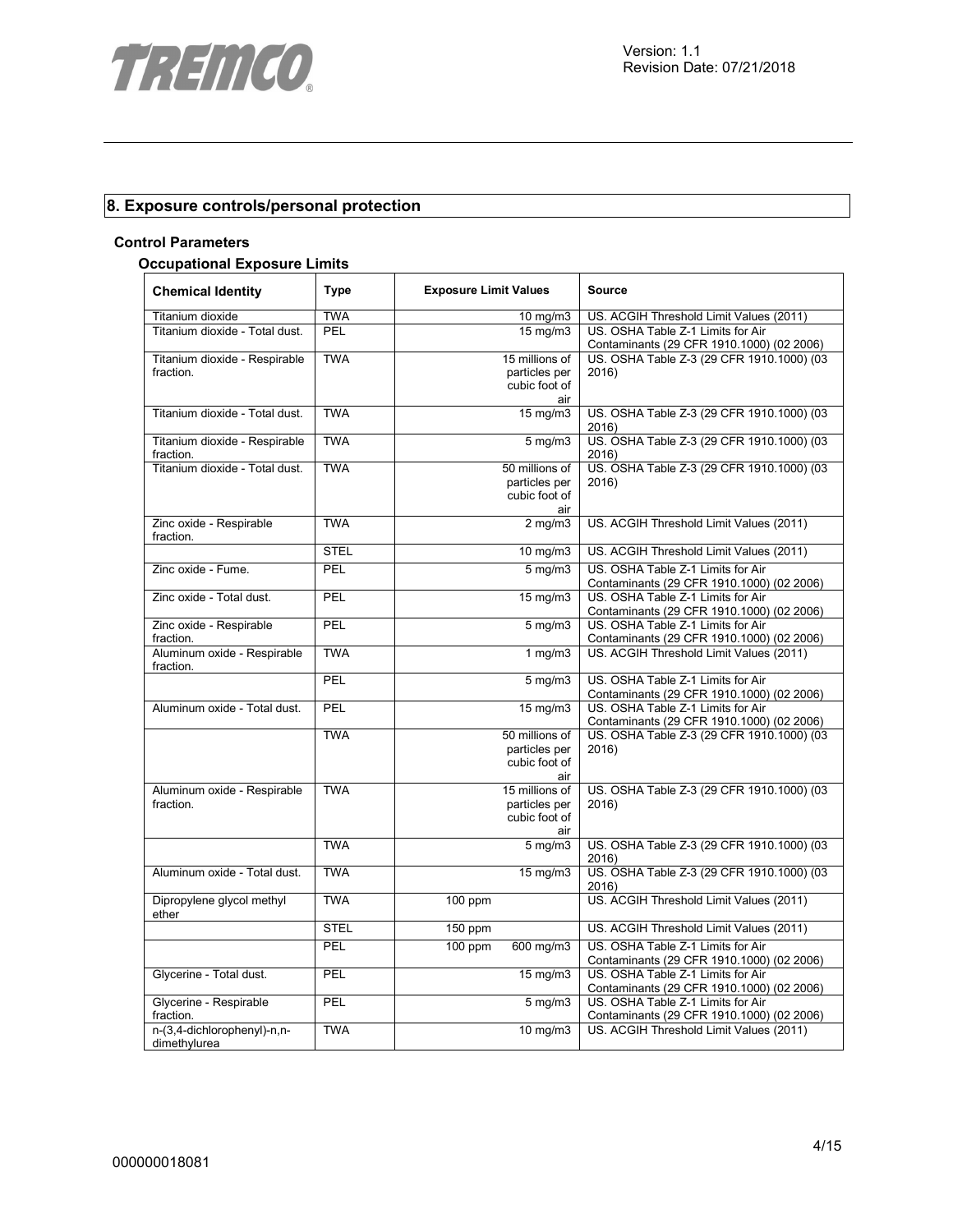

| <b>Chemical name</b>                       | <b>Type</b> | <b>Exposure Limit Values</b> | <b>Source</b>                                                                                                                                                          |
|--------------------------------------------|-------------|------------------------------|------------------------------------------------------------------------------------------------------------------------------------------------------------------------|
| Titanium dioxide - Total dust.             | <b>TWA</b>  | 10 mg/m3                     | Canada. British Columbia OELs. (Occupational<br>Exposure Limits for Chemical Substances,<br>Occupational Health and Safety Regulation<br>296/97, as amended) (07 2007) |
| Titanium dioxide - Respirable<br>fraction. | <b>TWA</b>  | $3$ mg/m $3$                 | Canada. British Columbia OELs. (Occupational<br>Exposure Limits for Chemical Substances,<br>Occupational Health and Safety Regulation<br>296/97, as amended) (07 2007) |
| Titanium dioxide                           | <b>TWA</b>  | 10 mg/m3                     | Canada. Ontario OELs. (Control of Exposure to<br>Biological or Chemical Agents) (11 2010)                                                                              |
| Titanium dioxide - Total dust.             | <b>TWA</b>  | 10 mg/m3                     | Canada. Quebec OELs. (Ministry of Labor -<br>Regulation Respecting the Quality of the Work<br>Environment) (09 2017)                                                   |
| Zinc oxide - Respirable.                   | <b>TWA</b>  | $2$ mg/m $3$                 | Canada. British Columbia OELs. (Occupational<br>Exposure Limits for Chemical Substances,<br>Occupational Health and Safety Regulation<br>296/97, as amended) (07 2007) |
|                                            | <b>STEL</b> | 10 mg/m3                     | Canada. British Columbia OELs. (Occupational<br>Exposure Limits for Chemical Substances,<br>Occupational Health and Safety Regulation<br>296/97, as amended) (07 2007) |
| Zinc oxide - Respirable<br>fraction.       | <b>TWA</b>  | $2$ mg/m $3$                 | Canada. Ontario OELs. (Control of Exposure to<br>Biological or Chemical Agents) (11 2010)                                                                              |
|                                            | <b>STEL</b> | 10 mg/m3                     | Canada. Ontario OELs. (Control of Exposure to<br>Biological or Chemical Agents) (11 2010)                                                                              |
| Zinc oxide - Fume.                         | <b>TWA</b>  | $5$ mg/m $3$                 | Canada. Quebec OELs. (Ministry of Labor -<br>Regulation Respecting the Quality of the Work<br>Environment) (09 2017)                                                   |
|                                            | <b>STEL</b> | 10 mg/m3                     | Canada. Quebec OELs. (Ministry of Labor -<br>Regulation Respecting the Quality of the Work<br>Environment) (09 2017)                                                   |
| Zinc oxide - Total dust.                   | <b>TWA</b>  | 10 mg/m3                     | Canada. Quebec OELs. (Ministry of Labor -<br>Regulation Respecting the Quality of the Work<br>Environment) (09 2017)                                                   |

#### **Appropriate Engineering Controls**

Observe good industrial hygiene practices. Observe occupational exposure limits and minimize the risk of inhalation of vapors and mist. Mechanical ventilation or local exhaust ventilation may be required.

### **Individual protection measures, such as personal protective equipment**

| <b>General information:</b>                       | Use personal protective equipment as required.                                                                     |  |  |
|---------------------------------------------------|--------------------------------------------------------------------------------------------------------------------|--|--|
| Eye/face protection:                              | Wear goggles/face shield.                                                                                          |  |  |
| <b>Skin Protection</b><br><b>Hand Protection:</b> | Use suitable protective gloves if risk of skin contact.                                                            |  |  |
| Other:                                            | No data available.                                                                                                 |  |  |
| <b>Respiratory Protection:</b>                    | In case of inadequate ventilation use suitable respirator. Seek advice from<br>local supervisor.                   |  |  |
| Hygiene measures:                                 | Observe good industrial hygiene practices. Wash hands before breaks and<br>immediately after handling the product. |  |  |

### **9. Physical and chemical properties**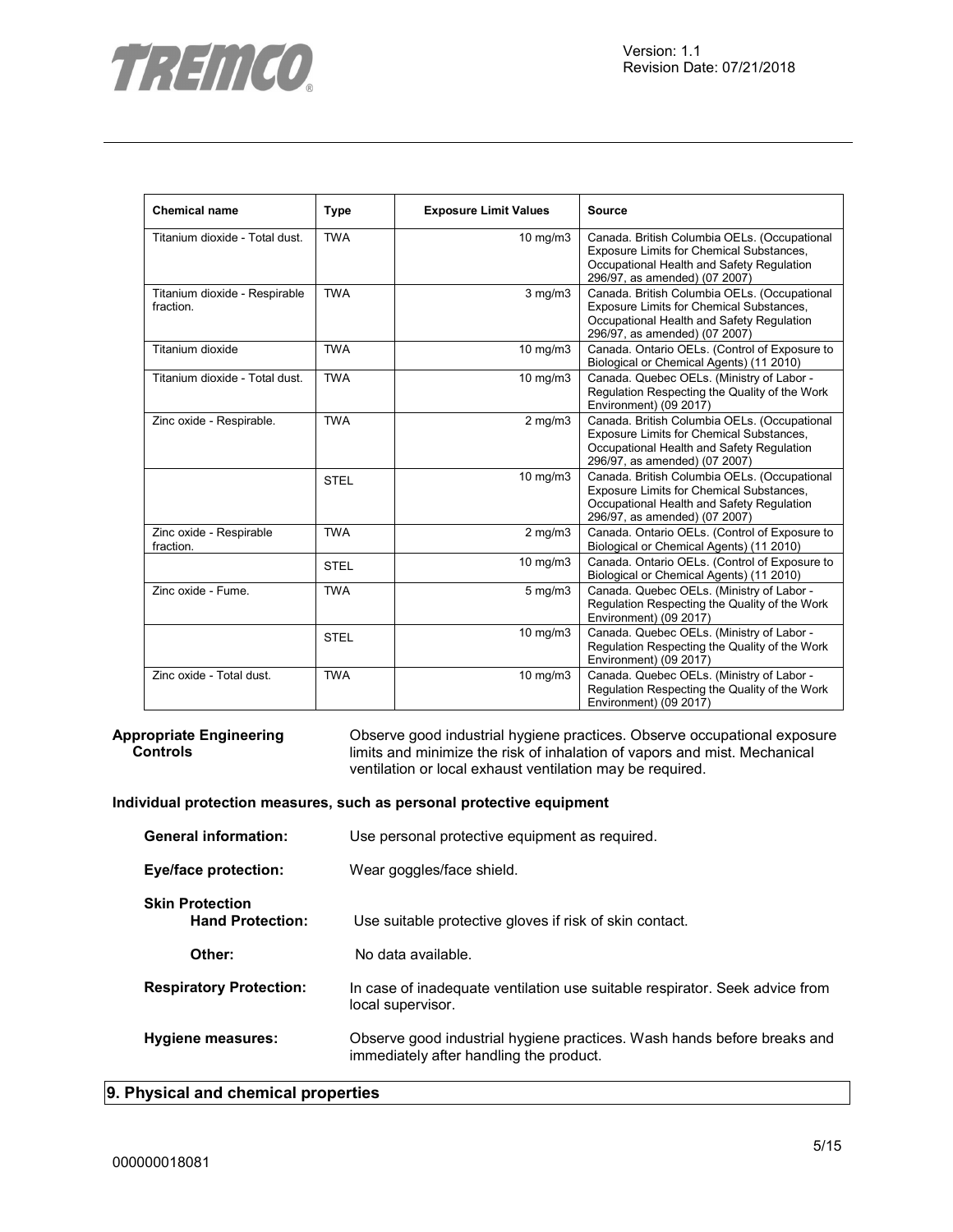

| <b>Appearance</b>                                     |                                             |                                                                                                |  |  |
|-------------------------------------------------------|---------------------------------------------|------------------------------------------------------------------------------------------------|--|--|
| <b>Physical state:</b>                                |                                             | liquid                                                                                         |  |  |
| Form:                                                 |                                             | liquid                                                                                         |  |  |
| Color:                                                |                                             | White                                                                                          |  |  |
| Odor:                                                 |                                             | Mild                                                                                           |  |  |
| <b>Odor threshold:</b>                                |                                             | No data available.                                                                             |  |  |
| pH:                                                   |                                             | $7.0 - 9.0$                                                                                    |  |  |
| Melting point/freezing point:                         |                                             | No data available.                                                                             |  |  |
| Initial boiling point and boiling range:              |                                             | 100 °C 212 °F                                                                                  |  |  |
| <b>Flash Point:</b>                                   |                                             | > 93 °C > 199 °F                                                                               |  |  |
| <b>Evaporation rate:</b>                              |                                             | Slower than Ether                                                                              |  |  |
| Flammability (solid, gas):                            |                                             | No                                                                                             |  |  |
| Upper/lower limit on flammability or explosive limits |                                             |                                                                                                |  |  |
| Flammability limit - upper (%):                       |                                             | No data available.                                                                             |  |  |
| Flammability limit - lower (%):                       |                                             | No data available.                                                                             |  |  |
| Explosive limit - upper (%):                          |                                             | No data available.                                                                             |  |  |
| Explosive limit - lower (%):                          |                                             | No data available.                                                                             |  |  |
| Vapor pressure:                                       |                                             | No data available.                                                                             |  |  |
| Vapor density:                                        |                                             | Vapors are heavier than air and may travel along the floor and<br>in the bottom of containers. |  |  |
| <b>Relative density:</b>                              |                                             | 1.05                                                                                           |  |  |
| Solubility(ies)                                       |                                             |                                                                                                |  |  |
| <b>Solubility in water:</b>                           |                                             | Soluble                                                                                        |  |  |
| Solubility (other):                                   |                                             | No data available.                                                                             |  |  |
| Partition coefficient (n-octanol/water):              |                                             | No data available.                                                                             |  |  |
| Auto-ignition temperature:                            |                                             | No data available.                                                                             |  |  |
| <b>Decomposition temperature:</b>                     |                                             | No data available.                                                                             |  |  |
| <b>Viscosity:</b>                                     |                                             | No data available.                                                                             |  |  |
| 10. Stability and reactivity                          |                                             |                                                                                                |  |  |
| <b>Reactivity:</b>                                    | No data available.                          |                                                                                                |  |  |
| <b>Chemical Stability:</b>                            | Material is stable under normal conditions. |                                                                                                |  |  |
| <b>Possibility of hazardous</b><br>reactions:         | No data available.                          |                                                                                                |  |  |

**Incompatible Materials:** Strong acids. Strong bases. **Hazardous Decomposition Products:** Thermal decomposition or combustion may liberate carbon oxides and other toxic gases or vapors.

**Conditions to avoid:** Avoid heat or contamination.

### **11. Toxicological information**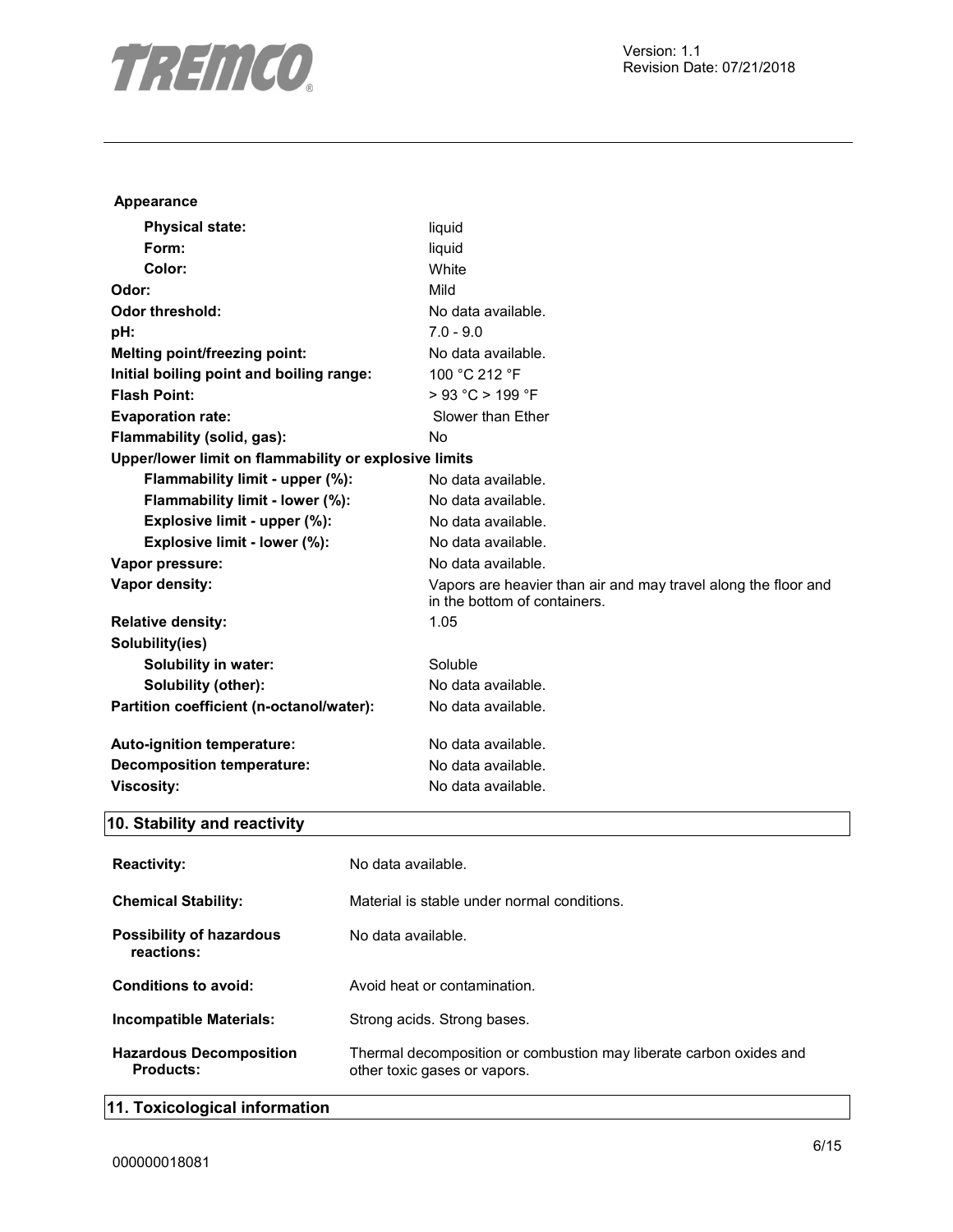

## **Information on likely routes of exposure Inhalation:** In high concentrations, vapors, fumes or mists may irritate nose, throat and mucus membranes. **Skin Contact:** Moderately irritating to skin with prolonged exposure. **Eye contact:** Eye contact is possible and should be avoided. **Ingestion:** May be ingested by accident. Ingestion may cause irritation and malaise. **Symptoms related to the physical, chemical and toxicological characteristics Inhalation:** No data available. **Skin Contact:** No data available. **Eye contact:** No data available. **Ingestion:** No data available. **Information on toxicological effects Acute toxicity (list all possible routes of exposure) Oral Product:** ATEmix: 151,788.25 mg/kg **Dermal Product:** ATEmix: 25,540.76 mg/kg **Inhalation**  Not classified for acute toxicity based on available data. **Specified substance(s):**  LC 50 (Rat): 3.43 mg/l Zinc oxide LC 50 (Rat): > 5,700 mg/m3 Aluminum oxide LC 50 (Rat): 7.6 mg/l n-(3,4-dichlorophenyl) n,n-dimethylurea LC 50 (Rat): > 223 mg/m3 **Repeated dose toxicity Product:** No data available. **Skin Corrosion/Irritation Product:** No data available.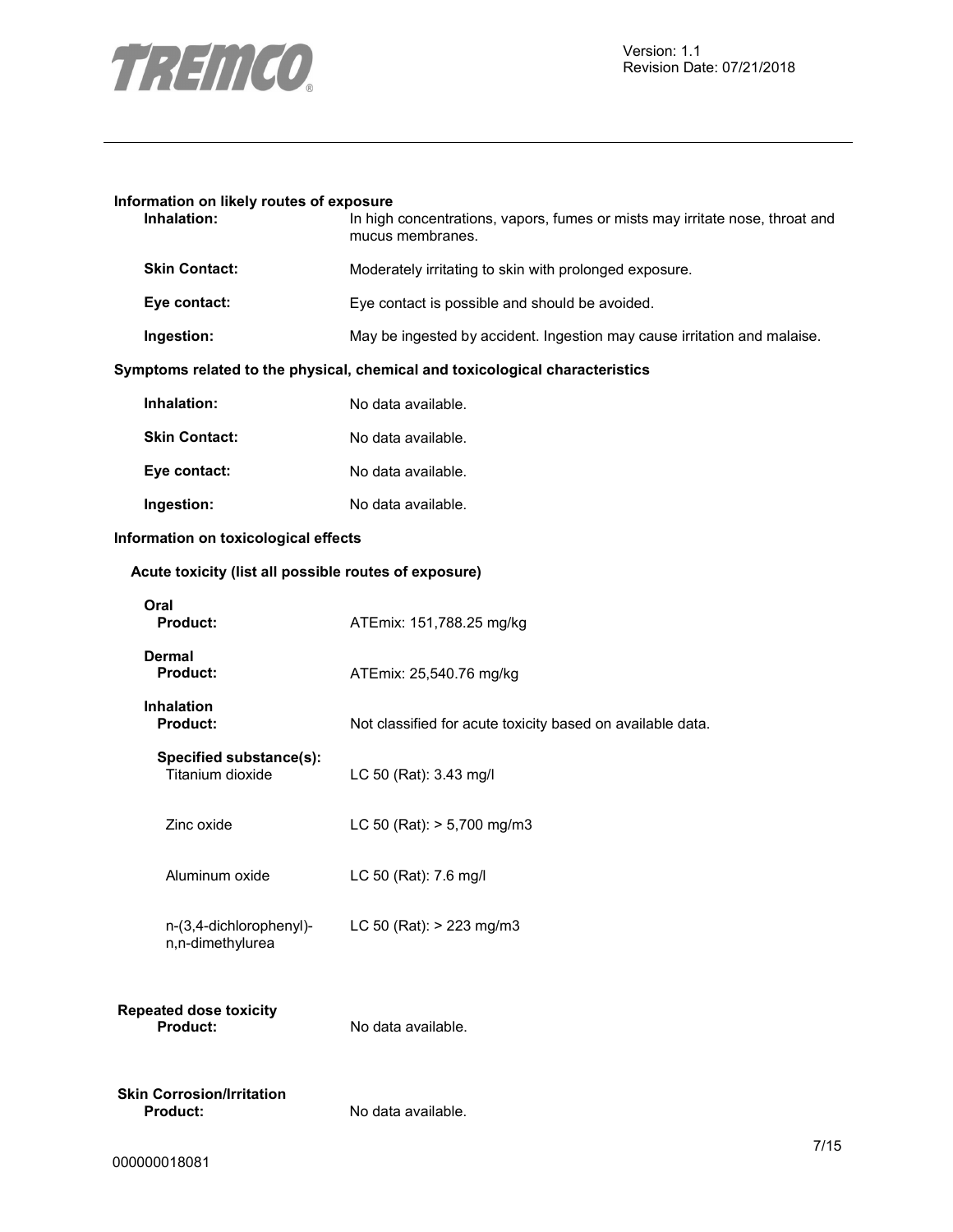

### **Specified substance(s):**

| Titanium dioxide                            | in vivo (Rabbit): Not irritant Experimental result, Supporting study                 |
|---------------------------------------------|--------------------------------------------------------------------------------------|
| Zinc oxide                                  | in vivo (Rabbit): Not irritant Experimental result, Key study                        |
| Isobutyric acid polymer                     | in vivo (Rabbit): Category 3 Experimental result, Key study                          |
| Aluminum oxide                              | in vivo (Rabbit): Not irritant Experimental result, Key study                        |
| Dipropylene glycol<br>methyl ether          | in vivo Not irritant Experimental result, Key study                                  |
| n-(3,4-dichlorophenyl)-<br>n,n-dimethylurea | Possibly Irritating<br>in vivo (Rabbit): Not irritant Experimental result, Key study |

## **Serious Eye Damage/Eye Irritation**

| Product:<br>Specified substance(s): | No data available.                  |  |
|-------------------------------------|-------------------------------------|--|
| Titanium dioxide                    | Rabbit, 24 hrs: Not irritating      |  |
| Zinc oxide                          | Rabbit, 24 - 72 hrs: Not irritating |  |
| Isobutyric acid polymer             | Rabbit, 24 hrs: Slightly irritating |  |
| Aluminum oxide                      | Rabbit, 24 hrs: Not irritating      |  |
| Dipropylene glycol<br>methyl ether  | Rabbit, 24 - 72 hrs: Not irritating |  |
| Glycerine                           | Rabbit, 24 hrs: Not irritating      |  |

## **Respiratory or Skin Sensitization**

No data available.

## **Carcinogenicity**

**Product:** Suspected of causing cancer.

### **IARC Monographs on the Evaluation of Carcinogenic Risks to Humans:**

Titanium dioxide Overall evaluation: Possibly carcinogenic to humans.

### **US. National Toxicology Program (NTP) Report on Carcinogens:**  No carcinogenic components identified

### **US. OSHA Specifically Regulated Substances (29 CFR 1910.1001-1050):**

No carcinogenic components identified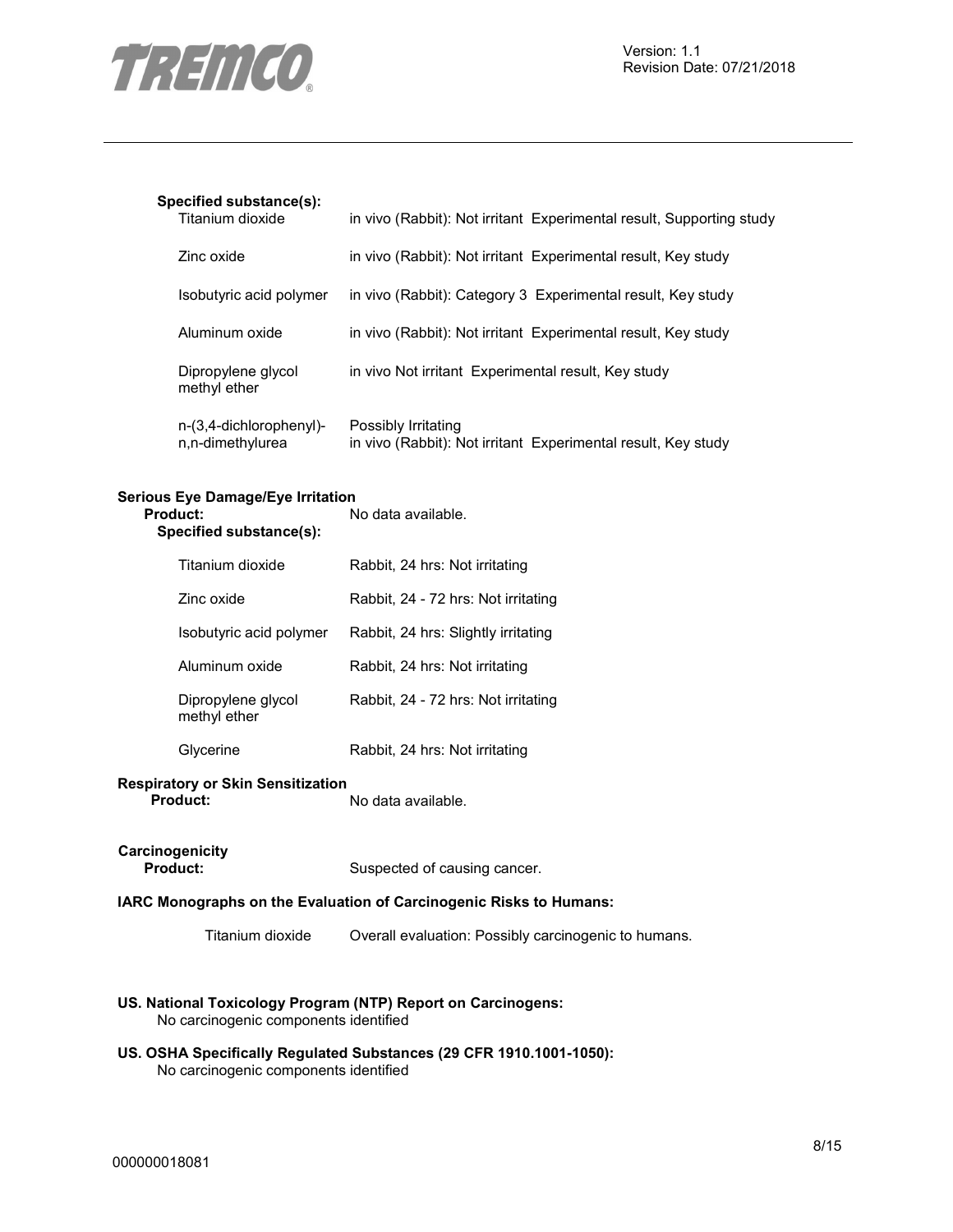

### **Germ Cell Mutagenicity**

| In vitro<br>Product:                                           | No data available. |
|----------------------------------------------------------------|--------------------|
| In vivo<br><b>Product:</b>                                     | No data available. |
| Reproductive toxicity<br>Product:                              | No data available. |
| Specific Target Organ Toxicity - Single Exposure<br>Product:   | No data available. |
| Specific Target Organ Toxicity - Repeated Exposure<br>Product: | No data available. |
| Aspiration Hazard<br>Product:                                  | No data available. |
| Other effects:                                                 | No data available. |

### **12. Ecological information**

### **Ecotoxicity:**

### **Acute hazards to the aquatic environment:**

| Fish<br>Product:                                | No data available.                                                                                    |
|-------------------------------------------------|-------------------------------------------------------------------------------------------------------|
| Specified substance(s):<br>Zinc oxide           | LC 50 (Fathead minnow (Pimephales promelas), 96 h): 2,246 mg/l Mortality                              |
| Glycerine                                       | LC 50 (Rainbow trout, donaldson trout (Oncorhynchus mykiss), 96 h): 51,000<br>- 57,000 mg/l Mortality |
| n-(3,4-dichlorophenyl)-<br>n,n-dimethylurea     | LC 50 (Fathead minnow (Pimephales promelas), 96 h): 13.4 - 15 mg/l<br>Mortality                       |
| <b>Aquatic Invertebrates</b><br><b>Product:</b> | No data available.                                                                                    |
| Specified substance(s):<br>Titanium dioxide     | EC 50 (Water flea (Daphnia magna), 48 h): > 1,000 mg/l Intoxication                                   |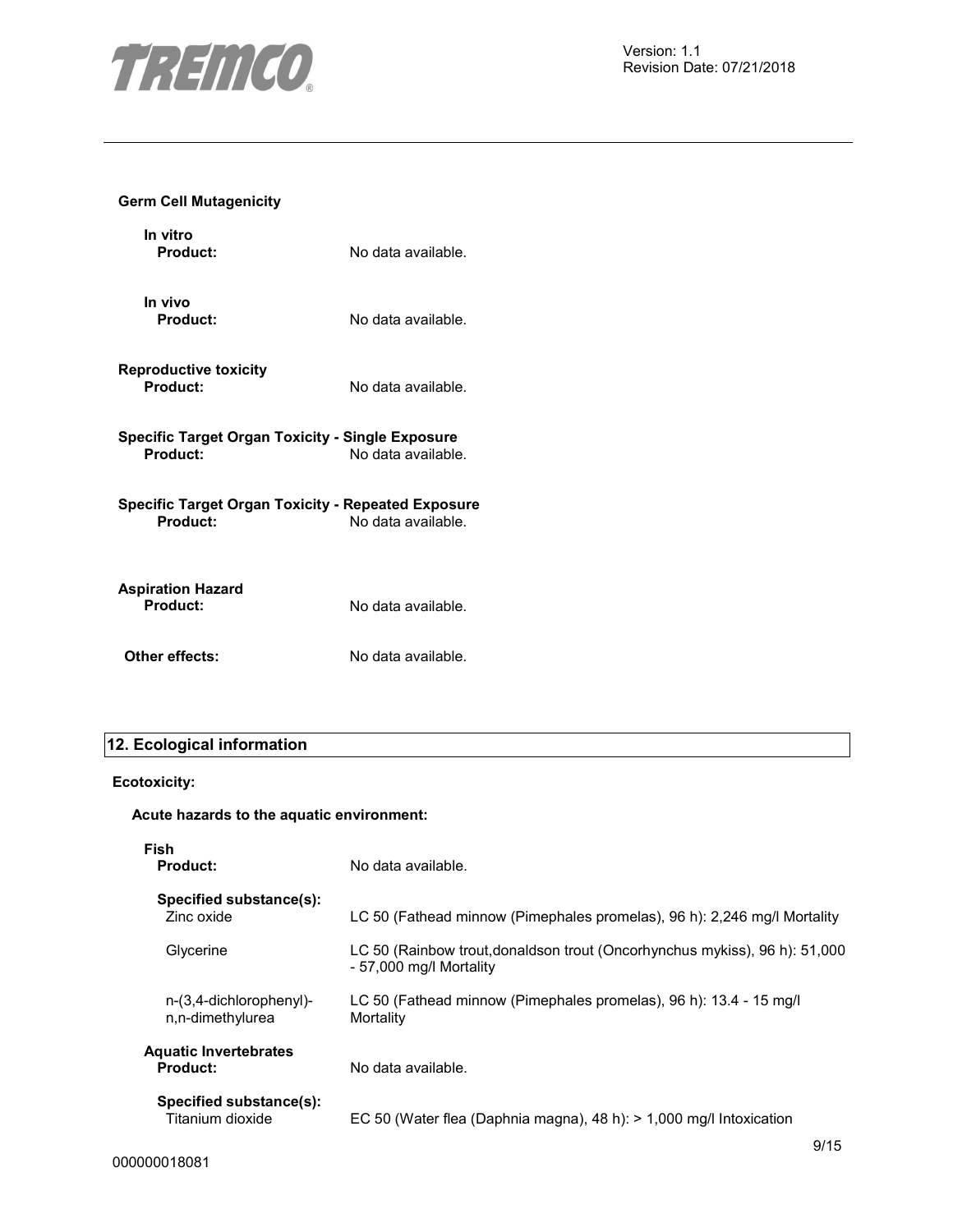

| n-(3,4-dichlorophenyl)- | EC 50 (Water flea (Daphnia pulex), 48 h): 1.4 mg/l Mortality |
|-------------------------|--------------------------------------------------------------|
| n,n-dimethylurea        |                                                              |

### **Chronic hazards to the aquatic environment:**

| Fish<br><b>Product:</b>                       | No data available. |
|-----------------------------------------------|--------------------|
| <b>Aquatic Invertebrates</b><br>Product:      | No data available. |
| <b>Toxicity to Aquatic Plants</b><br>Product: | No data available. |
| Persistence and Degradability                 |                    |
| <b>Biodegradation</b><br>Product:             | No data available. |
| <b>BOD/COD Ratio</b><br><b>Product:</b>       | No data available. |

| <b>Product:</b>                  | No data available. |
|----------------------------------|--------------------|
|                                  |                    |
| <b>Bioaccumulative potential</b> |                    |

### **Bioconcentration Factor (BCF) Product:** No data available.

| Partition Coefficient n-octanol / water (log Kow) |                    |
|---------------------------------------------------|--------------------|
| <b>Product:</b>                                   | No data available. |
| Specified substance(s):                           |                    |
| Glycerine                                         | Log Kow: -1.76     |

| n-(3,4-dichlorophenyl)-<br>n,n-dimethylurea | Log Kow: 2.68 |
|---------------------------------------------|---------------|
|                                             |               |

## **Mobility in soil:** No data available.

| Other adverse effects: | No data available. |
|------------------------|--------------------|
|                        |                    |

### **13. Disposal considerations**

| <b>Disposal instructions:</b>  | Dispose of waste at an appropriate treatment and disposal facility in<br>accordance with applicable laws and regulations, and product<br>characteristics at time of disposal. |
|--------------------------------|-------------------------------------------------------------------------------------------------------------------------------------------------------------------------------|
| <b>Contaminated Packaging:</b> | No data available.                                                                                                                                                            |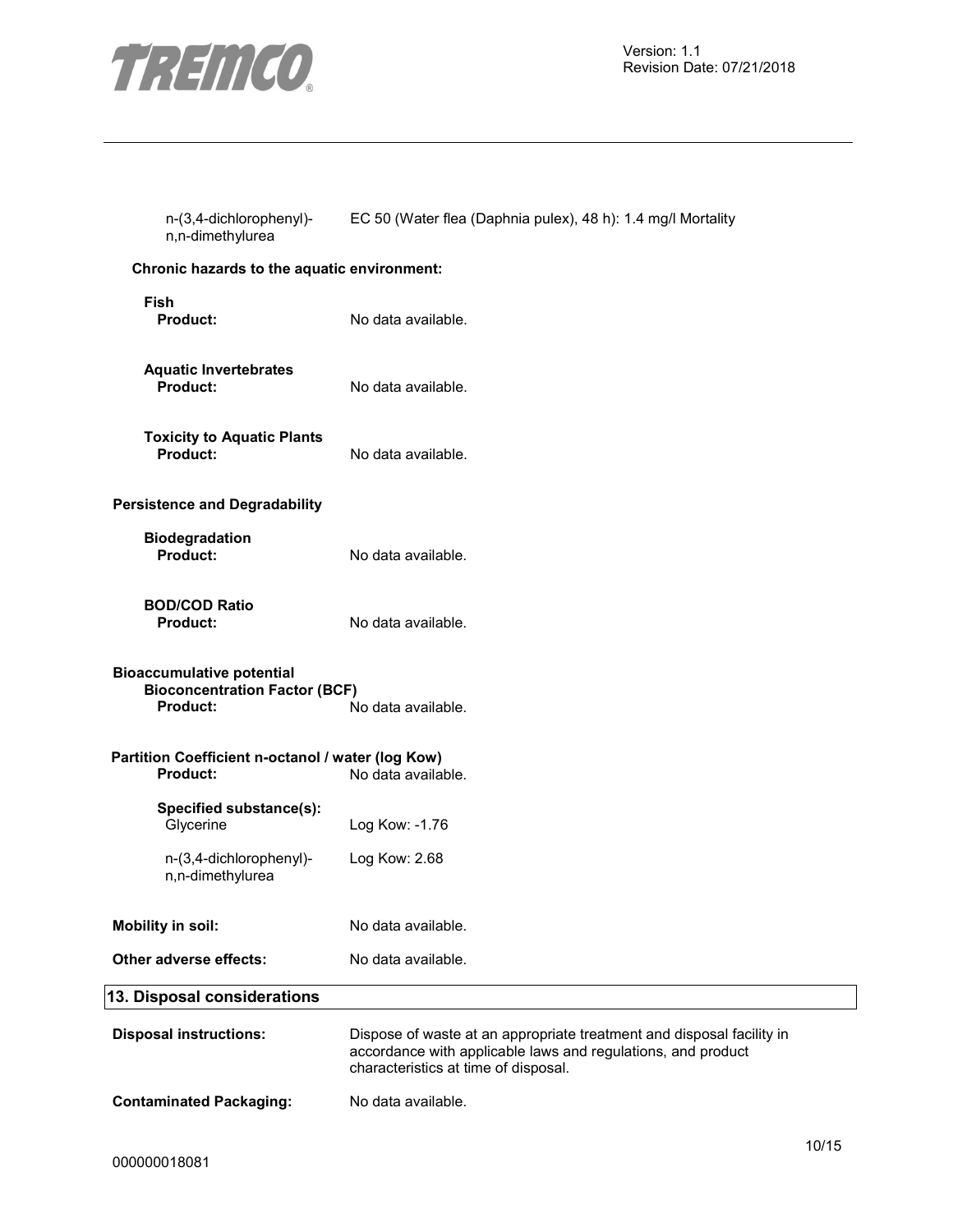

### **14. Transport information**

### **TDG:**

Not Regulated

### **CFR / DOT:**

Not Regulated

#### **IMDG:**

Not Regulated

### **15. Regulatory information**

#### **US Federal Regulations**

### **TSCA Section 12(b) Export Notification (40 CFR 707, Subpt. D)**

None present or none present in regulated quantities.

## **US. OSHA Specifically Regulated Substances (29 CFR 1910.1001-1050)**

None present or none present in regulated quantities.

### **CERCLA Hazardous Substance List (40 CFR 302.4):**

| <b>Chemical Identity</b> | <b>Reportable quantity</b> |
|--------------------------|----------------------------|
| n-(3,4-dichlorophenyl)-  | 100 lbs.                   |
| n,n-dimethylurea         |                            |
| Methyl benzimidazole-2-  | 10 lbs.                    |
| yl carbamate             |                            |
| Vinyl acetate            | 5000 lbs.                  |
| Sodium nitrite           | 100 lbs.                   |
| Methyl methacrylate      | 1000 lbs.                  |

#### **Superfund Amendments and Reauthorization Act of 1986 (SARA)**

### **Hazard categories**

Delayed (Chronic) Health Hazard

#### **SARA 302 Extremely Hazardous Substance**

|                          | <b>Reportable</b> |                 |  |
|--------------------------|-------------------|-----------------|--|
| <b>Chemical Identity</b> | quantity          | <b>Threshol</b> |  |
| Vinyl acetate            | 5000 lbs.         | 1000 lbs.       |  |

**pold Planning Quantity**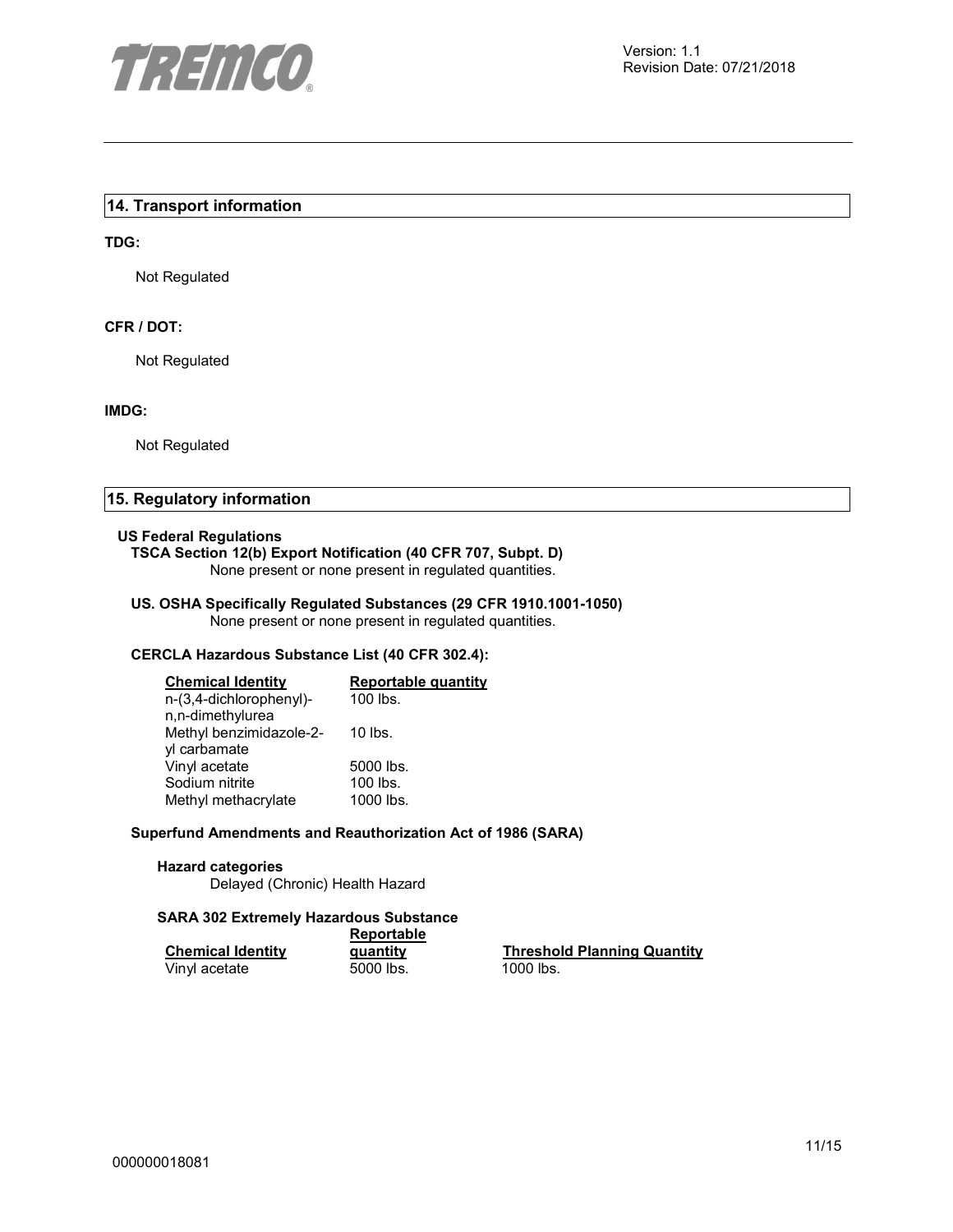

### **SARA 304 Emergency Release Notification Chemical Identity Reportable quantity**

| Zinc oxide                      |           |
|---------------------------------|-----------|
| n-(3,4-dichlorophenyl)-         | 100 lbs.  |
| n,n-dimethylurea                |           |
| Methyl benzimidazole-2- 10 lbs. |           |
| yl carbamate                    |           |
| Vinyl acetate                   | 5000 lbs. |
| Sodium nitrite                  | 100 lbs.  |
| Methyl methacrylate             | 1000 lbs. |

### **SARA 311/312 Hazardous Chemical**

| <b>Chemical Identity</b>    | <b>Threshold Planning Quantity</b> |
|-----------------------------|------------------------------------|
| Vinyl acetate               | 500lbs                             |
| Titanium dioxide            | 10000 lbs                          |
| Zinc oxide                  | 10000 lbs                          |
| Isobutyric acid polymer     | 10000 lbs                          |
| Aluminum oxide              | 10000 lbs                          |
| Dipropylene glycol methyl   | 10000 lbs                          |
| ether                       |                                    |
| Glycerine                   | 10000 lbs                          |
| n-(3,4-dichlorophenyl)-n,n- | 10000 lbs                          |
| dimethylurea                |                                    |
|                             |                                    |

**SARA 313 (TRI Reporting)** 

**Chemical Identity** Zinc oxide

### **Clean Air Act (CAA) Section 112(r) Accidental Release Prevention (40 CFR 68.130)**

| <b>Chemical Identity</b> | Reportable quantity |
|--------------------------|---------------------|
| Vinyl acetate            | lbs                 |

### **Clean Water Act Section 311 Hazardous Substances (40 CFR 117.3)**  None present or none present in regulated quantities.

### **US State Regulations**

#### **US. California Proposition 65**



**WARNING** Cancer - www.P65Warnings.ca.gov

### **US. New Jersey Worker and Community Right-to-Know Act**

**Chemical Identity** Titanium dioxide Zinc oxide

### **US. Massachusetts RTK - Substance List**

### **Chemical Identity**

Titanium dioxide Zinc oxide Vinyl acetate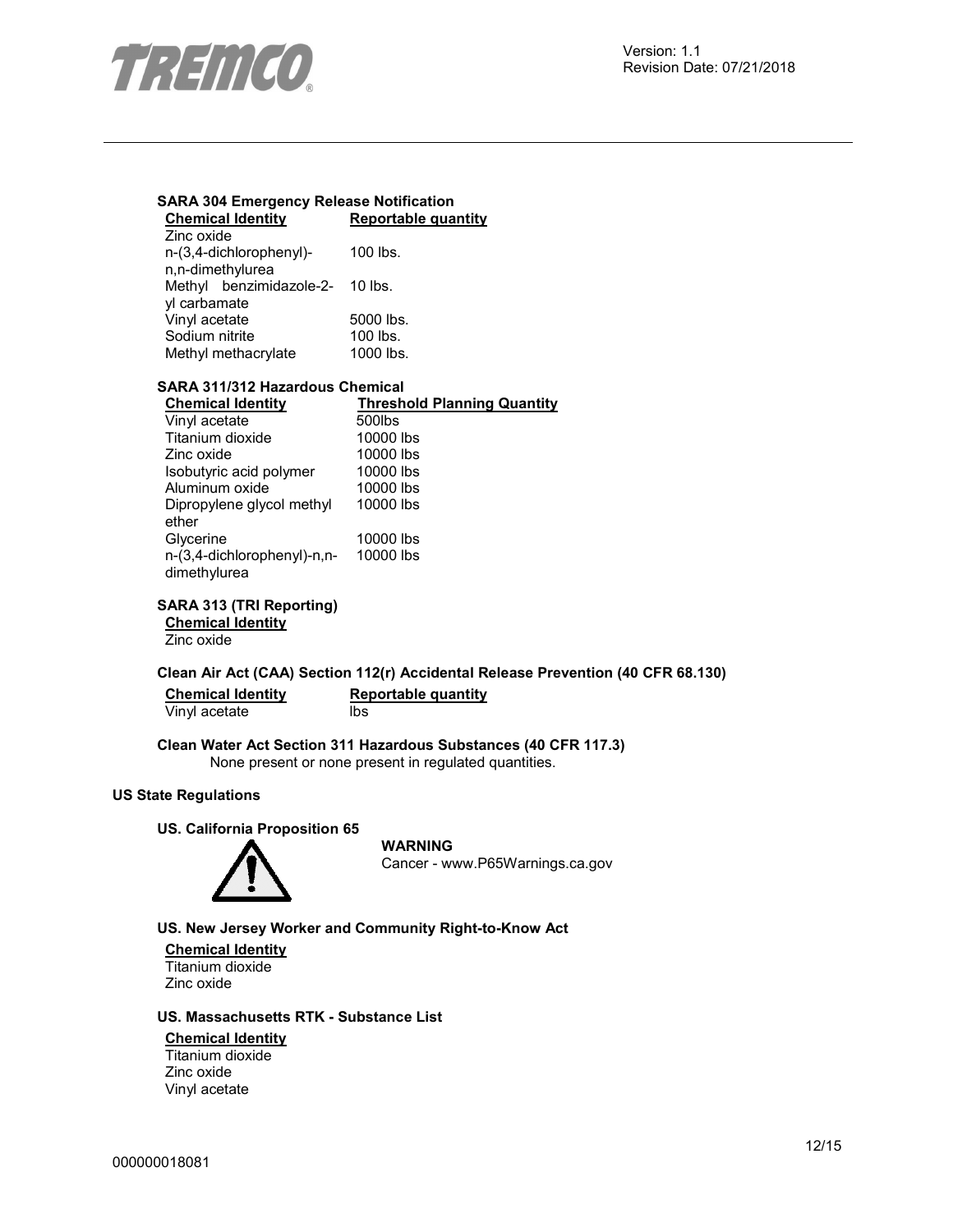

### **US. Pennsylvania RTK - Hazardous Substances**

**Chemical Identity** Titanium dioxide Zinc oxide

### **US. Rhode Island RTK**

**Chemical Identity** Titanium dioxide Zinc oxide

### **International regulations**

**Montreal protocol** 

Not applicable

### **Stockholm convention**

Not applicable

### **Rotterdam convention**

Not applicable

### **Kyoto protocol**

Not applicable

### **VOC:**

| Regulatory VOC (less water and<br>exempt solvent) | $\therefore$ 27 g/l |
|---------------------------------------------------|---------------------|
| VOC Method 310                                    | $\therefore$ 1.30 % |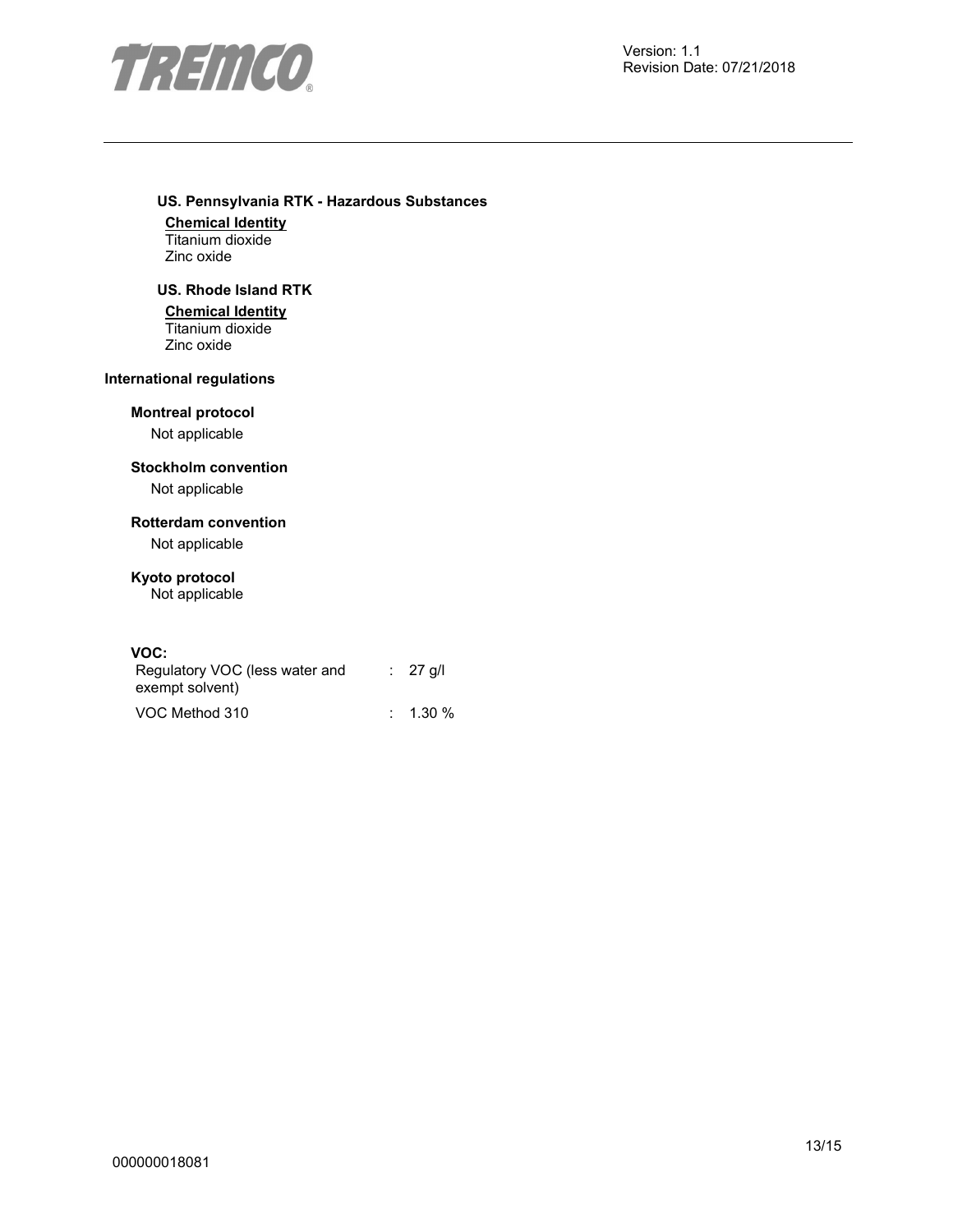

| <b>Inventory Status:</b><br>Australia AICS: | One or more components in this product are<br>not listed on or exempt from the Inventory. |
|---------------------------------------------|-------------------------------------------------------------------------------------------|
| Canada DSL Inventory List:                  | One or more components in this product are<br>not listed on or exempt from the Inventory. |
| EINECS, ELINCS or NLP:                      | One or more components in this product are<br>not listed on or exempt from the Inventory. |
| Japan (ENCS) List:                          | One or more components in this product are<br>not listed on or exempt from the Inventory. |
| China Inv. Existing Chemical Substances:    | One or more components in this product are<br>not listed on or exempt from the Inventory. |
| Korea Existing Chemicals Inv. (KECI):       | One or more components in this product are<br>not listed on or exempt from the Inventory. |
| Canada NDSL Inventory:                      | One or more components in this product are<br>not listed on or exempt from the Inventory. |
| Philippines PICCS:                          | One or more components in this product are<br>not listed on or exempt from the Inventory. |
| US TSCA Inventory:                          | One or more components in this product are<br>not listed on or exempt from the Inventory. |
| New Zealand Inventory of Chemicals:         | One or more components in this product are<br>not listed on or exempt from the Inventory. |
| Japan ISHL Listing:                         | One or more components in this product are<br>not listed on or exempt from the Inventory. |
| Japan Pharmacopoeia Listing:                | One or more components in this product are<br>not listed on or exempt from the Inventory. |

### **16.Other information, including date of preparation or last revision**

| <b>Revision Date:</b>       | 07/21/2018         |
|-----------------------------|--------------------|
| Version #:                  | 11                 |
| <b>Further Information:</b> | No data available. |